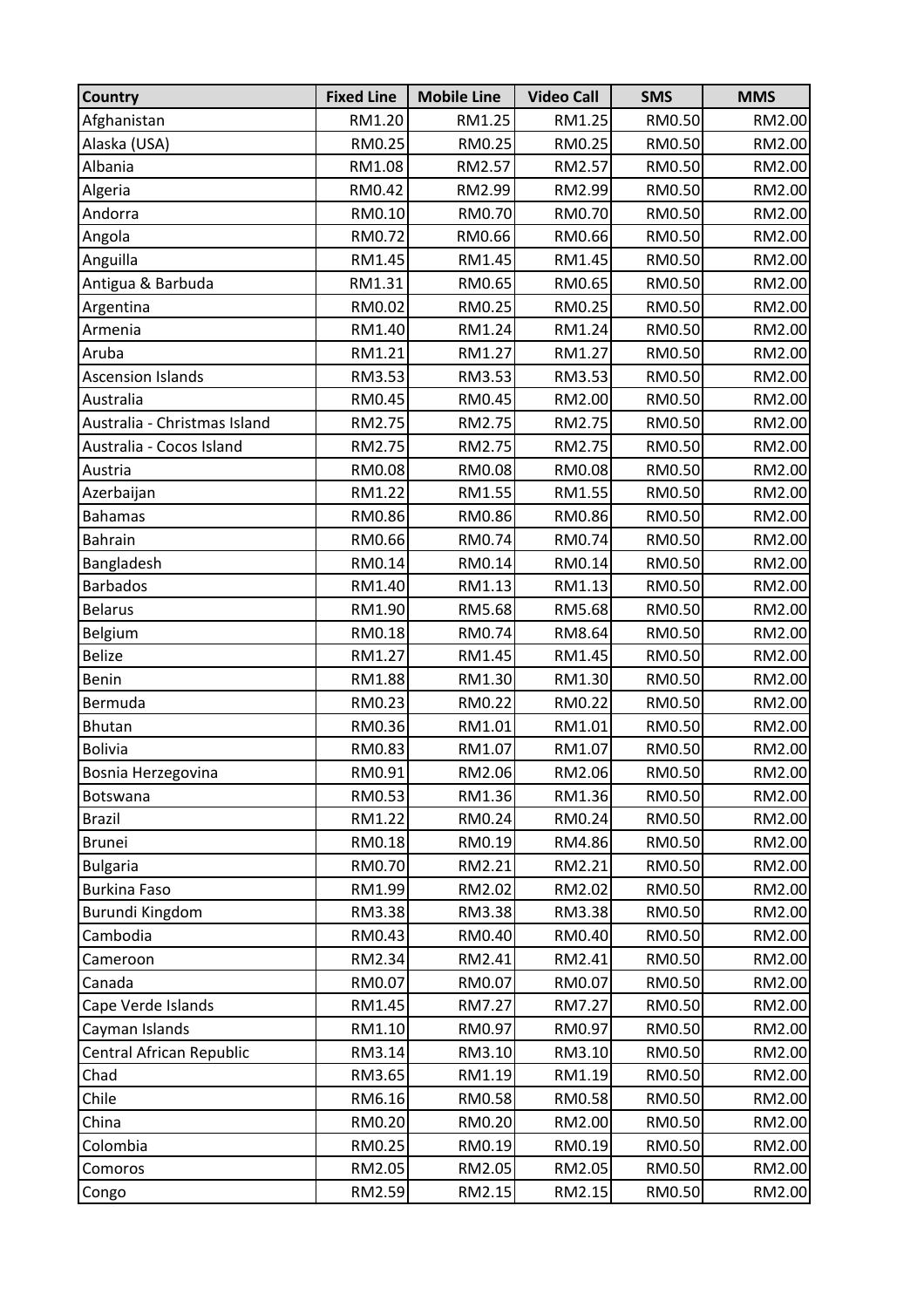| Cook Islands               | RM7.03  | RM7.03  | RM7.03        | RM0.50 | RM2.00 |
|----------------------------|---------|---------|---------------|--------|--------|
| Costa Rica                 | RM0.17  | RM0.29  | RM0.29        | RM0.50 | RM2.00 |
| Croatia                    | RM0.70  | RM2.50  | RM2.50        | RM0.50 | RM2.00 |
| Cuba                       | RM4.42  | RM5.50  | <b>RM5.50</b> | RM0.50 | RM2.00 |
| Cyprus                     | RM0.04  | RM0.12  | RM0.12        | RM0.50 | RM2.00 |
| Czech Republic             | RM0.37  | RM0.35  | RM0.35        | RM0.50 | RM2.00 |
| Dem. Rep. Of Congo (Zaire) | RM2.66  | RM2.16  | RM2.16        | RM0.50 | RM2.00 |
| Denmark                    | RM0.06  | RM0.11  | RM0.11        | RM0.50 | RM2.00 |
| Diego Garcia               | RM3.10  | RM3.10  | RM3.10        | RM0.50 | RM2.00 |
| Djibouti                   | RM1.90  | RM1.94  | RM1.94        | RM0.50 | RM2.00 |
| Dominica                   | RM1.49  | RM1.49  | RM1.49        | RM0.50 | RM2.00 |
| Dominican Republic         | RM0.46  | RM0.56  | RM0.56        | RM0.50 | RM2.00 |
| Ecuador                    | RM1.24  | RM1.21  | RM1.21        | RM0.50 | RM2.00 |
| Egypt                      | RM0.50  | RM0.78  | RM0.78        | RM0.50 | RM2.00 |
| El Salvador                | RM0.95  | RM0.96  | RM0.96        | RM0.50 | RM2.00 |
| <b>Equatorial Guinea</b>   | RM1.52  | RM2.80  | RM2.80        | RM0.50 | RM2.00 |
| Eritrea                    | RM1.38  | RM1.52  | RM1.52        | RM0.50 | RM2.00 |
| Estonia                    | RM4.16  | RM4.67  | RM4.67        | RM0.50 | RM2.00 |
| Ethiopia                   | RM0.94  | RM0.94  | RM0.94        | RM0.50 | RM2.00 |
| <b>Falkland Islands</b>    | RM14.75 | RM14.75 | RM14.75       | RM0.50 | RM2.00 |
| Faroe Islands              | RM0.32  | RM7.27  | RM7.27        | RM0.50 | RM2.00 |
| Fiji                       | RM1.56  | RM1.08  | RM1.08        | RM0.50 | RM2.00 |
| Finland                    | RM0.31  | RM0.31  | RM8.75        | RM0.50 | RM2.00 |
| France                     | RM0.10  | RM0.91  | RM7.34        | RM0.50 | RM2.00 |
| French Guiana              | RM7.27  | RM1.55  | RM1.55        | RM0.50 | RM2.00 |
| French Polynesia           | RM1.60  | RM1.86  | RM1.86        | RM0.50 | RM2.00 |
| Gabon                      | RM2.35  | RM2.83  | RM2.83        | RM0.50 | RM2.00 |
| Gambia                     | RM2.64  | RM2.28  | RM2.28        | RM0.50 | RM2.00 |
| Georgia                    | RM0.70  | RM1.45  | RM1.45        | RM0.50 | RM2.00 |
| Germany                    | RM0.12  | RM0.24  | RM9.72        | RM0.50 | RM2.00 |
| Ghana                      | RM1.48  | RM1.48  | RM1.48        | RM0.50 | RM2.00 |
| Gibraltar                  | RM4.45  | RM0.94  | RM0.94        | RM0.50 | RM2.00 |
| Greece                     | RM0.13  | RM0.43  | RM0.43        | RM0.50 | RM2.00 |
| Greenland                  | RM2.11  | RM2.86  | RM2.86        | RM0.50 | RM2.00 |
| Grenada                    | RM1.10  | RM1.34  | RM1.34        | RM0.50 | RM2.00 |
| Guadeloupe                 | RM1.45  | RM1.45  | RM1.45        | RM0.50 | RM2.00 |
| Guam                       | RM0.08  | RM0.34  | RM0.34        | RM0.50 | RM2.00 |
| Guatemala                  | RM0.82  | RM0.83  | RM0.83        | RM0.50 | RM2.00 |
| Guinea                     | RM2.05  | RM2.05  | RM2.05        | RM0.50 | RM2.00 |
| Guinea Bissau              | RM2.87  | RM2.87  | RM2.87        | RM0.50 | RM2.00 |
| Guyana                     | RM1.03  | RM1.48  | RM1.48        | RM0.50 | RM2.00 |
| Haiti Republic             | RM1.60  | RM1.40  | RM1.40        | RM0.50 | RM2.00 |
| Hawaii (USA)               | RM0.08  | RM0.08  | RM0.08        | RM0.50 | RM2.00 |
| Honduras                   | RM0.78  | RM1.02  | RM1.02        | RM0.50 | RM2.00 |
| Hong Kong                  | RM0.20  | RM0.20  | RM2.00        | RM0.50 | RM2.00 |
| Hungary                    | RM0.07  | RM0.34  | RM0.34        | RM0.50 | RM2.00 |
| Iceland                    | RM0.07  | RM0.24  | RM0.24        | RM0.50 | RM2.00 |
| India                      | RM0.45  | RM0.45  | RM2.00        | RM0.50 | RM2.00 |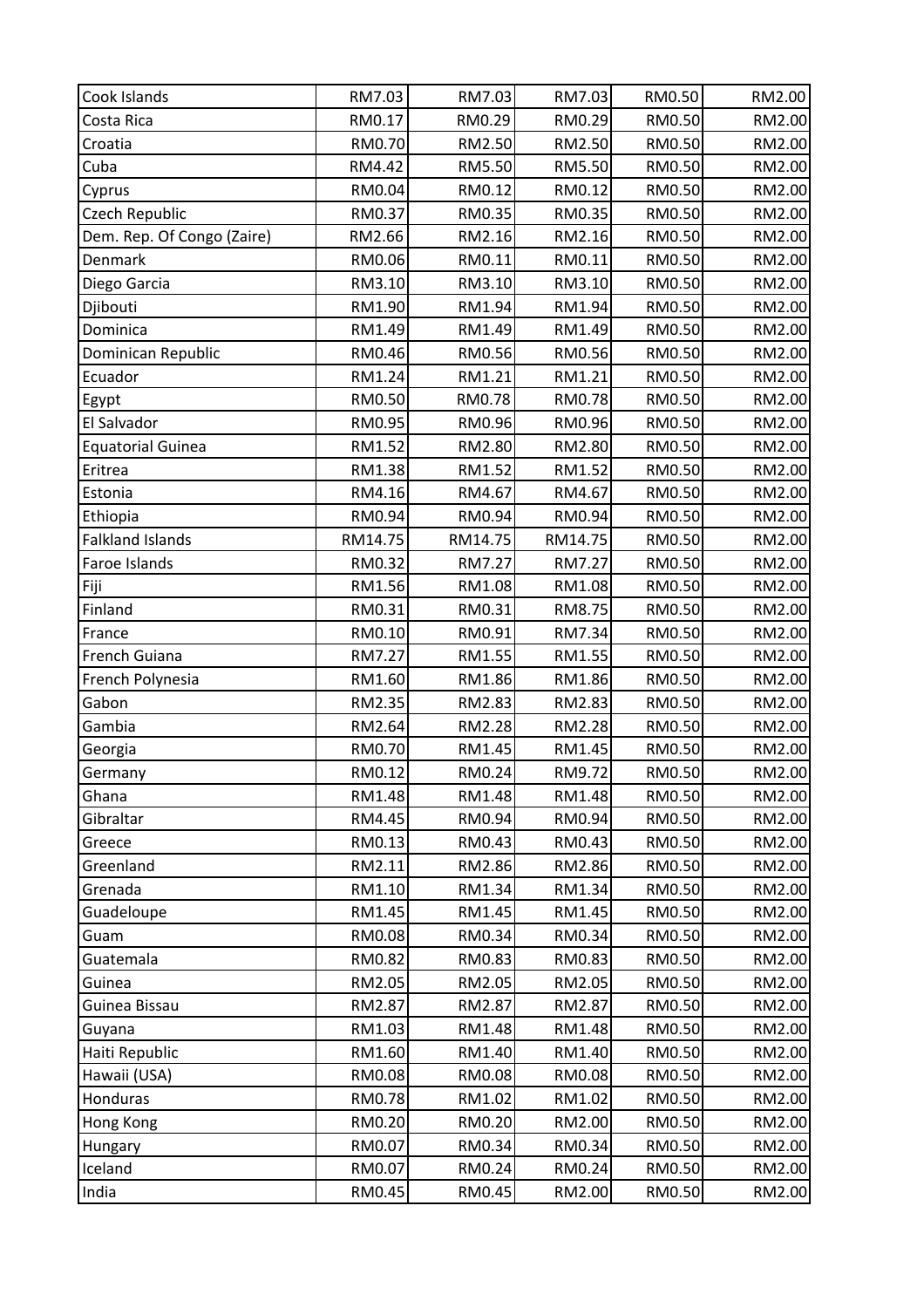| Indonesia                | RM0.40 | RM0.40 | RM2.00 | RM0.50 | RM2.00 |
|--------------------------|--------|--------|--------|--------|--------|
| Iran                     | RM0.65 | RM0.98 | RM0.98 | RM0.50 | RM2.00 |
| Iraq                     | RM0.82 | RM1.20 | RM1.20 | RM0.50 | RM2.00 |
| Ireland                  | RM0.04 | RM0.24 | RM0.24 | RM0.50 | RM2.00 |
| Isle of Man              | RM0.15 | RM0.88 | RM4.80 | RM0.50 | RM2.00 |
| Israel                   | RM0.36 | RM0.84 | RM0.84 | RM0.50 | RM2.00 |
| Italy                    | RM0.11 | RM1.06 | RM8.64 | RM0.50 | RM2.00 |
| <b>Ivory Coast</b>       | RM5.30 | RM3.53 | RM3.53 | RM0.50 | RM2.00 |
| Jamaica                  | RM1.16 | RM1.22 | RM1.22 | RM0.50 | RM2.00 |
| Japan                    | RM0.20 | RM0.65 | RM4.00 | RM0.50 | RM2.00 |
| Jordan                   | RM1.06 | RM1.06 | RM1.06 | RM0.50 | RM2.00 |
| Kazakhstan               | RM4.01 | RM1.27 | RM1.27 | RM0.50 | RM2.00 |
| Kenya                    | RM1.03 | RM0.96 | RM0.96 | RM0.50 | RM2.00 |
| Kiribati                 | RM6.97 | RM3.06 | RM3.06 | RM0.50 | RM2.00 |
| Korea North              | RM3.70 | RM3.70 | RM3.70 | RM0.50 | RM2.00 |
| Korea South              | RM0.20 | RM0.20 | RM2.00 | RM0.50 | RM2.00 |
| Kuwait                   | RM0.35 | RM0.47 | RM0.47 | RM0.50 | RM2.00 |
| Kyrgyzstan               | RM1.13 | RM0.71 | RM0.71 | RM0.50 | RM2.00 |
| Laos                     | RM0.46 | RM0.46 | RM0.46 | RM0.50 | RM2.00 |
| Latvia                   | RM0.24 | RM1.58 | RM1.58 | RM0.50 | RM2.00 |
| Lebanon                  | RM0.84 | RM1.01 | RM1.01 | RM0.50 | RM2.00 |
| Lesotho                  | RM1.81 | RM1.09 | RM1.09 | RM0.50 | RM2.00 |
| Liberia                  | RM2.18 | RM2.18 | RM2.18 | RM0.50 | RM2.00 |
| Libya                    | RM1.94 | RM1.82 | RM1.82 | RM0.50 | RM2.00 |
| Liechtenstein            | RM0.54 | RM0.82 | RM0.82 | RM0.50 | RM2.00 |
| Lithuania                | RM0.86 | RM2.14 | RM2.14 | RM0.50 | RM2.00 |
| Luxembourg               | RM0.08 | RM0.22 | RM0.22 | RM0.50 | RM2.00 |
| Macau                    | RM0.59 | RM0.59 | RM0.59 | RM0.50 | RM2.00 |
| Macedonia                | RM2.10 | RM1.73 | RM1.73 | RM0.50 | RM2.00 |
| Madagascar               | RM3.31 | RM3.72 | RM3.72 | RM0.50 | RM2.00 |
| Malawi                   | RM2.22 | RM0.77 | RM0.77 | RM0.50 | RM2.00 |
| Maldives                 | RM5.09 | RM5.09 | RM5.09 | RM0.50 | RM2.00 |
| Mali                     | RM1.16 | RM2.00 | RM2.00 | RM0.50 | RM2.00 |
| Malta                    | RM0.04 | RM0.12 | RM0.12 | RM0.50 | RM2.00 |
| Mariana Islands (Saipan) | RM0.19 | RM0.19 | RM0.19 | RM0.50 | RM2.00 |
| Marshall Islands         | RM1.42 | RM1.42 | RM1.42 | RM0.50 | RM2.00 |
| Martinique               | RM0.12 | RM0.25 | RM0.25 | RM0.50 | RM2.00 |
| Mauritania               | RM3.08 | RM3.11 | RM3.11 | RM0.50 | RM2.00 |
| Mauritius Islands        | RM0.95 | RM0.36 | RM0.36 | RM0.50 | RM2.00 |
| Mayotte                  | RM1.64 | RM1.50 | RM1.50 | RM0.50 | RM2.00 |
| Mexico                   | RM0.02 | RM0.02 | RM0.02 | RM0.50 | RM2.00 |
| Micronesia               | RM3.13 | RM3.17 | RM3.17 | RM0.50 | RM2.00 |
| Moldova                  | RM2.11 | RM1.55 | RM1.55 | RM0.50 | RM2.00 |
| Monaco                   | RM0.42 | RM7.27 | RM7.27 | RM0.50 | RM2.00 |
| Mongolia                 | RM0.22 | RM0.53 | RM0.53 | RM0.50 | RM2.00 |
| Montenegro               | RM2.75 | RM2.75 | RM2.75 | RM0.50 | RM2.00 |
| Montserrat               | RM1.31 | RM0.78 | RM0.78 | RM0.50 | RM2.00 |
| Morocco                  | RM0.22 | RM2.00 | RM2.00 | RM0.50 | RM2.00 |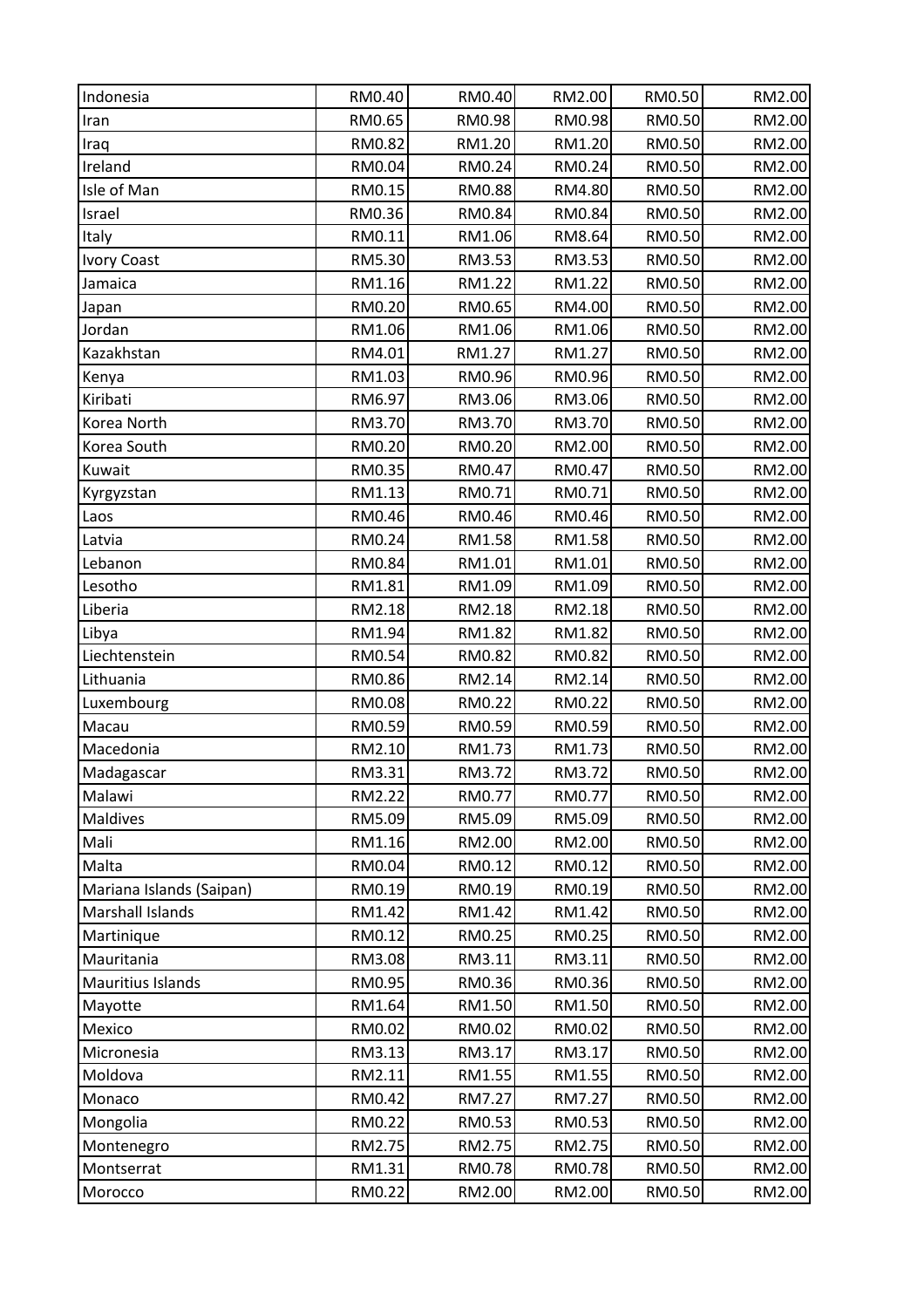| Mozambique           | RM1.54 | RM1.31  | RM1.31  | RM0.50 | RM2.00 |
|----------------------|--------|---------|---------|--------|--------|
| Myanmar (Burma)      | RM1.60 | RM1.49  | RM1.49  | RM0.50 | RM2.00 |
| Namibia              | RM0.29 | RM0.36  | RM0.36  | RM0.50 | RM2.00 |
| Nauru                | RM5.27 | RM4.26  | RM4.26  | RM0.50 | RM2.00 |
| Nepal                | RM0.59 | RM0.67  | RM0.67  | RM0.50 | RM2.00 |
| Netherlands          | RM0.05 | RM0.17  | RM0.17  | RM0.50 | RM2.00 |
| Netherlands Antilles | RM0.66 | RM0.67  | RM0.67  | RM0.50 | RM2.00 |
| New Caledonia        | RM1.13 | RM1.13  | RM1.13  | RM0.50 | RM2.00 |
| New Zealand          | RM0.45 | RM0.45  | RM2.00  | RM0.50 | RM2.00 |
| Nicaragua            | RM1.51 | RM10.90 | RM10.90 | RM0.50 | RM2.00 |
| Niger                | RM3.19 | RM2.20  | RM2.20  | RM0.50 | RM2.00 |
| Nigeria              | RM2.75 | RM2.75  | RM2.75  | RM0.50 | RM2.00 |
| Niue Islands         | RM2.65 | RM5.58  | RM5.58  | RM0.50 | RM2.00 |
| Norfolk Islands      | RM8.22 | RM2.47  | RM2.47  | RM0.50 | RM2.00 |
| Norway               | RM0.08 | RM0.11  | RM0.11  | RM0.50 | RM2.00 |
| Oman                 | RM0.65 | RM1.67  | RM1.67  | RM0.50 | RM2.00 |
| Pakistan             | RM0.26 | RM0.29  | RM0.29  | RM0.50 | RM2.00 |
| Palau                | RM1.45 | RM1.45  | RM1.45  | RM0.50 | RM2.00 |
| Palestine            | RM1.14 | RM1.22  | RM1.22  | RM0.50 | RM2.00 |
| Panama               | RM0.23 | RM0.64  | RM0.64  | RM0.50 | RM2.00 |
| Papua New Guinea     | RM2.26 | RM4.10  | RM4.10  | RM0.50 | RM2.00 |
| Paraguay             | RM0.17 | RM0.43  | RM0.43  | RM0.50 | RM2.00 |
| Peru                 | RM0.08 | RM0.89  | RM0.89  | RM0.50 | RM2.00 |
| Philippines          | RM0.78 | RM0.82  | RM0.82  | RM0.50 | RM2.00 |
| Poland               | RM0.44 | RM0.77  | RM12.20 | RM0.50 | RM2.00 |
| Portugal             | RM0.02 | RM2.83  | RM12.20 | RM0.50 | RM2.00 |
| Portugal - Azores    | RM3.98 | RM3.98  | RM3.98  | RM0.50 | RM2.00 |
| Portugal - Madeira   | RM3.98 | RM3.98  | RM3.98  | RM0.50 | RM2.00 |
| Puerto Rico          | RM0.06 | RM0.06  | RM0.06  | RM0.50 | RM2.00 |
| Qatar                | RM0.96 | RM1.08  | RM1.08  | RM0.50 | RM2.00 |
| Reunion Islands      | RM0.12 | RM0.43  | RM0.43  | RM0.50 | RM2.00 |
| Romania              | RM0.14 | RM0.14  | RM0.14  | RM0.50 | RM2.00 |
| Russia               | RM0.14 | RM9.49  | RM9.49  | RM0.50 | RM2.00 |
| Rwanda               | RM1.51 | RM0.78  | RM0.78  | RM0.50 | RM2.00 |
| Samoa (USA)          | RM0.16 | RM0.16  | RM0.16  | RM0.50 | RM2.00 |
| Samoa (Western)      | RM3.53 | RM3.61  | RM3.61  | RM0.50 | RM2.00 |
| San Marino           | RM0.12 | RM0.26  | RM0.26  | RM0.50 | RM2.00 |
| Sao Tome & Principe  | RM5.81 | RM12.47 | RM12.47 | RM0.50 | RM2.00 |
| Saudi Arabia         | RM0.74 | RM0.74  | RM8.75  | RM0.50 | RM2.00 |
| Senegal              | RM1.97 | RM1.97  | RM1.97  | RM0.50 | RM2.00 |
| Serbia               | RM1.00 | RM2.06  | RM2.06  | RM0.50 | RM2.00 |
| Seychelles           | RM4.28 | RM0.29  | RM0.29  | RM0.50 | RM2.00 |
| Sierra Leone         | RM2.75 | RM2.32  | RM2.32  | RM0.50 | RM2.00 |
| Singapore            | RM0.20 | RM0.20  | RM2.00  | RM0.50 | RM2.00 |
| Slovakia             | RM0.04 | RM0.25  | RM0.25  | RM0.50 | RM2.00 |
| Slovenia             | RM0.06 | RM2.16  | RM2.16  | RM0.50 | RM2.00 |
| Solomon Islands      | RM5.82 | RM5.33  | RM5.33  | RM0.50 | RM2.00 |
| Somalia              | RM3.17 | RM2.21  | RM2.21  | RM0.50 | RM2.00 |